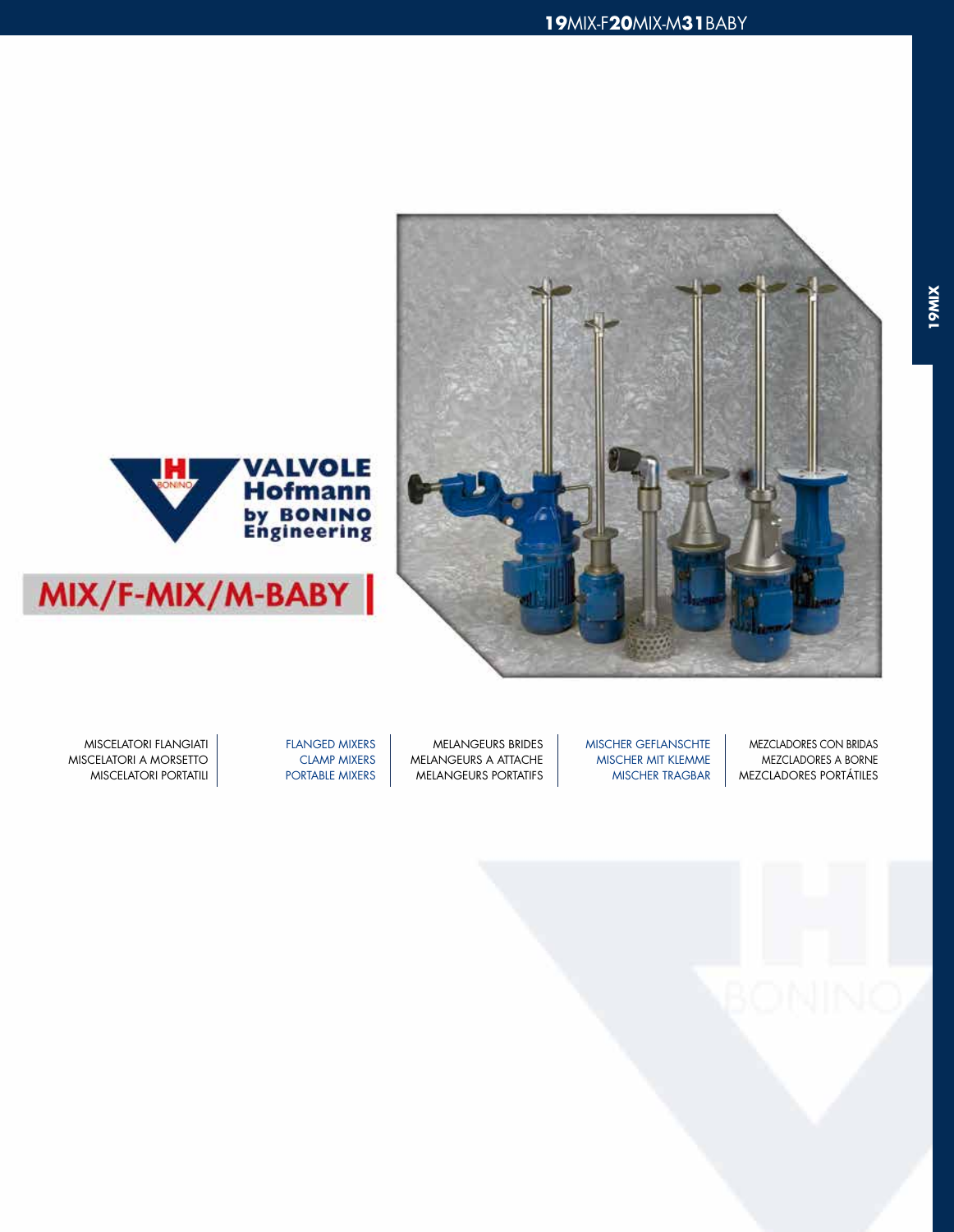

## **19 MIX/F**

• Attacchi flangiati.

• Materiali standard: lega leggera (lanterna) e acciaio inox AISI 316 (1.4401) (elica e albero).

• A richiesta: con lanterna in acciaio inox.

• Guarnizioni a protezione dei cuscinetti che guidano l'albero per escludere il contatto con sostanze corrosive. • Disponibilità di eliche con

diametri diversi da quelli di serie facilmente sostituibili.

## **19 MIX/F**

• Attelages bridés.

• Flanged connections. • Standard materials: light alloy (cap) and AISI 316 (1.4401) stainless steel (shaft and propeller).

• On request: stainless steel cap.

**19 MIX/F** 

• Gaskets protecting the shaft driving bearings to avoid any contact with corrosive agents.

• Availability of easily replaceable propellers with nonstandard diameters.

• Matériels standard: alliage léger (lanterne) et acier inox AISI 316 (1.4401) (hélice et

arbre). • Sur demande: lanterne en acier inox.

• Garnitures à protection des roulements qui guident l'arbre pour exclure tout contact avec substances corrosives.

• Disponibilité de hélices avec diamètres non standard aisément remplaçables.

**CODICE**



• Geflansch Anschlüsse.

• Standardmaterialien: Leichtlegierung (Lanterne) und Inox-Stahl AISI 316 (1.4401) (Flügelschraube und Stamm).

• Auf Anfrage: mit Lanterne aus Inox-Stahl

• Schutzdichtung der Stammführungslager zur Vermeidung von Kontakten mit ätzenden Materialen

• Es sind Flügelschrauben mit verschiedenen Durchmessern verfügbar und leicht mit den serienmäßigen austauschbar.

## **19 MIX/F**

**19**MIX/F **20**MIX/M **31**BABY

• Enganches con bridas. • Materiales standard: aleación ligera (linterna) y acero inoxidable AISI 316

(1.4401) (hélice y árbol). • Extra: con campana en acero inoxidable.

• Guarniciones de protección de los cojinetes que guían el árbol para excluir el contacto con sustancias corrosivas.

• Disponibles hélices de diámetros diferentes a los de la hélice de serie, de fácil sustitución.



| [inch]<br>[inch]<br>[inch]<br>[mm]<br>[mm]<br>[mm]<br>0,12<br>1400<br>15,74/39,37<br><b>MIX/F010</b><br>0,09<br>96<br>3,78<br>400/1000<br>285<br>11,22<br>0,25<br>0,35<br>1400<br>96<br>400/700<br>3,78<br>15,74/27,56<br>420<br>16,54<br><b>MIX/F101</b><br><b>MIX/F102</b><br>0,37<br>96<br>3,78<br>420<br>16,54<br>0,5<br>1400<br>400/700<br>15,74/27,56<br>0,55<br>120<br>17,32<br><b>MIX/F103</b><br>0,75<br>1400<br>4,72<br>400/700<br>15,74/27,56<br>440<br>0,75<br>120<br><b>MIX/F104</b><br>1<br>1400<br>4,72<br>400/700<br>15,74/27,56<br>440<br>17,32<br><b>MIX/F105</b><br>1,1<br>1,5<br>1400<br>120<br>4,72<br>400/700<br>15,74/27,56<br>450<br>17,72<br>1,5<br><b>MIX/F106</b><br>160<br>6,30<br>2<br>1400<br>400/700<br>15,74/27,56<br>480<br>18,90<br>3<br>2,2<br>6,30<br><b>MIX/F107</b><br>1400<br>160<br>400/700<br>15,74/27,56<br>515<br>20,28<br>0,25<br>0,35<br><b>MIX/F109</b><br>1400<br>96<br>3,78<br>701/1000<br>16,54<br>27,59/39,37<br>420<br>0,37<br>0,5<br>96<br>3,78<br>701/1000<br>420<br>16,54<br>1400<br>27,59/39,37<br><b>MIX/F110</b><br>0,55<br>120<br>1400<br>701/1000<br>27,59/39,37<br>440<br>17,32<br><b>MIX/F111</b><br>0,75<br>4,72<br><b>MIX/F112</b><br>0,75<br>120<br>27,59/39,37<br>17,32<br>1<br>1400<br>4,72<br>701/1000<br>440<br>120<br><b>MIX/F113</b><br>1,1<br>1,5<br>1400<br>4,72<br>701/1000<br>27,59/39,37<br>450<br>17,72<br>$\overline{2}$<br>1,5<br>6,30<br><b>MIX/F114</b><br>1400<br>160<br>701/1000<br>27,59/39,37<br>480<br>18,90<br>3<br>2,2<br>6,30<br>701/1000<br><b>MIX/F115</b><br>1400<br>160<br>27,59/39,37<br>515<br>20,28 | H |  |
|----------------------------------------------------------------------------------------------------------------------------------------------------------------------------------------------------------------------------------------------------------------------------------------------------------------------------------------------------------------------------------------------------------------------------------------------------------------------------------------------------------------------------------------------------------------------------------------------------------------------------------------------------------------------------------------------------------------------------------------------------------------------------------------------------------------------------------------------------------------------------------------------------------------------------------------------------------------------------------------------------------------------------------------------------------------------------------------------------------------------------------------------------------------------------------------------------------------------------------------------------------------------------------------------------------------------------------------------------------------------------------------------------------------------------------------------------------------------------------------------------------------------------------------------------------------------------------------------------|---|--|
|                                                                                                                                                                                                                                                                                                                                                                                                                                                                                                                                                                                                                                                                                                                                                                                                                                                                                                                                                                                                                                                                                                                                                                                                                                                                                                                                                                                                                                                                                                                                                                                                    |   |  |
|                                                                                                                                                                                                                                                                                                                                                                                                                                                                                                                                                                                                                                                                                                                                                                                                                                                                                                                                                                                                                                                                                                                                                                                                                                                                                                                                                                                                                                                                                                                                                                                                    |   |  |
|                                                                                                                                                                                                                                                                                                                                                                                                                                                                                                                                                                                                                                                                                                                                                                                                                                                                                                                                                                                                                                                                                                                                                                                                                                                                                                                                                                                                                                                                                                                                                                                                    |   |  |
|                                                                                                                                                                                                                                                                                                                                                                                                                                                                                                                                                                                                                                                                                                                                                                                                                                                                                                                                                                                                                                                                                                                                                                                                                                                                                                                                                                                                                                                                                                                                                                                                    |   |  |
|                                                                                                                                                                                                                                                                                                                                                                                                                                                                                                                                                                                                                                                                                                                                                                                                                                                                                                                                                                                                                                                                                                                                                                                                                                                                                                                                                                                                                                                                                                                                                                                                    |   |  |
|                                                                                                                                                                                                                                                                                                                                                                                                                                                                                                                                                                                                                                                                                                                                                                                                                                                                                                                                                                                                                                                                                                                                                                                                                                                                                                                                                                                                                                                                                                                                                                                                    |   |  |
|                                                                                                                                                                                                                                                                                                                                                                                                                                                                                                                                                                                                                                                                                                                                                                                                                                                                                                                                                                                                                                                                                                                                                                                                                                                                                                                                                                                                                                                                                                                                                                                                    |   |  |
|                                                                                                                                                                                                                                                                                                                                                                                                                                                                                                                                                                                                                                                                                                                                                                                                                                                                                                                                                                                                                                                                                                                                                                                                                                                                                                                                                                                                                                                                                                                                                                                                    |   |  |
|                                                                                                                                                                                                                                                                                                                                                                                                                                                                                                                                                                                                                                                                                                                                                                                                                                                                                                                                                                                                                                                                                                                                                                                                                                                                                                                                                                                                                                                                                                                                                                                                    |   |  |
|                                                                                                                                                                                                                                                                                                                                                                                                                                                                                                                                                                                                                                                                                                                                                                                                                                                                                                                                                                                                                                                                                                                                                                                                                                                                                                                                                                                                                                                                                                                                                                                                    |   |  |
|                                                                                                                                                                                                                                                                                                                                                                                                                                                                                                                                                                                                                                                                                                                                                                                                                                                                                                                                                                                                                                                                                                                                                                                                                                                                                                                                                                                                                                                                                                                                                                                                    |   |  |
|                                                                                                                                                                                                                                                                                                                                                                                                                                                                                                                                                                                                                                                                                                                                                                                                                                                                                                                                                                                                                                                                                                                                                                                                                                                                                                                                                                                                                                                                                                                                                                                                    |   |  |
|                                                                                                                                                                                                                                                                                                                                                                                                                                                                                                                                                                                                                                                                                                                                                                                                                                                                                                                                                                                                                                                                                                                                                                                                                                                                                                                                                                                                                                                                                                                                                                                                    |   |  |
|                                                                                                                                                                                                                                                                                                                                                                                                                                                                                                                                                                                                                                                                                                                                                                                                                                                                                                                                                                                                                                                                                                                                                                                                                                                                                                                                                                                                                                                                                                                                                                                                    |   |  |
|                                                                                                                                                                                                                                                                                                                                                                                                                                                                                                                                                                                                                                                                                                                                                                                                                                                                                                                                                                                                                                                                                                                                                                                                                                                                                                                                                                                                                                                                                                                                                                                                    |   |  |
|                                                                                                                                                                                                                                                                                                                                                                                                                                                                                                                                                                                                                                                                                                                                                                                                                                                                                                                                                                                                                                                                                                                                                                                                                                                                                                                                                                                                                                                                                                                                                                                                    |   |  |
| 0,35<br>0,25<br>900<br>16,54<br><b>MIX/F117</b><br>96<br>3,78<br>400/700<br>15,74/27,56<br>420                                                                                                                                                                                                                                                                                                                                                                                                                                                                                                                                                                                                                                                                                                                                                                                                                                                                                                                                                                                                                                                                                                                                                                                                                                                                                                                                                                                                                                                                                                     |   |  |
| 0,37<br>900<br>17,32<br><b>MIX/F118</b><br>0,5<br>96<br>3,78<br>400/700<br>15,74/27,56<br>440                                                                                                                                                                                                                                                                                                                                                                                                                                                                                                                                                                                                                                                                                                                                                                                                                                                                                                                                                                                                                                                                                                                                                                                                                                                                                                                                                                                                                                                                                                      |   |  |
| 0,55<br>900<br>120<br>4,72<br><b>MIX/F119</b><br>0,75<br>400/700<br>15,74/27,56<br>440<br>17,32                                                                                                                                                                                                                                                                                                                                                                                                                                                                                                                                                                                                                                                                                                                                                                                                                                                                                                                                                                                                                                                                                                                                                                                                                                                                                                                                                                                                                                                                                                    |   |  |
| 0,75<br>1<br>900<br>120<br>4,72<br>400/700<br>15,74/27,56<br>450<br>17,72<br><b>MIX/F120</b>                                                                                                                                                                                                                                                                                                                                                                                                                                                                                                                                                                                                                                                                                                                                                                                                                                                                                                                                                                                                                                                                                                                                                                                                                                                                                                                                                                                                                                                                                                       |   |  |
| 900<br>120<br>4,72<br>400/700<br>480<br>18,90<br><b>MIX/F121</b><br>1,1<br>1,5<br>15,74/27,56                                                                                                                                                                                                                                                                                                                                                                                                                                                                                                                                                                                                                                                                                                                                                                                                                                                                                                                                                                                                                                                                                                                                                                                                                                                                                                                                                                                                                                                                                                      |   |  |
| <b>MIX/F122</b><br>1,5<br>2<br>900<br>6,30<br>400/700<br>515<br>160<br>15,74/27,56<br>20,28                                                                                                                                                                                                                                                                                                                                                                                                                                                                                                                                                                                                                                                                                                                                                                                                                                                                                                                                                                                                                                                                                                                                                                                                                                                                                                                                                                                                                                                                                                        |   |  |
| 3<br>900<br><b>MIX/F123</b><br>2,2<br>160<br>6,30<br>400/700<br>15,74/27,56<br>560<br>22,05                                                                                                                                                                                                                                                                                                                                                                                                                                                                                                                                                                                                                                                                                                                                                                                                                                                                                                                                                                                                                                                                                                                                                                                                                                                                                                                                                                                                                                                                                                        |   |  |
| 0,35<br>0,25<br>900<br>3,78<br><b>MIX/F125</b><br>96<br>701/1000<br>27,59/39,37<br>420<br>16,54                                                                                                                                                                                                                                                                                                                                                                                                                                                                                                                                                                                                                                                                                                                                                                                                                                                                                                                                                                                                                                                                                                                                                                                                                                                                                                                                                                                                                                                                                                    |   |  |
| 900<br><b>MIX/F126</b><br>0,37<br>96<br>3,78<br>701/1000<br>0,5<br>27,59/39,37<br>440<br>17,32                                                                                                                                                                                                                                                                                                                                                                                                                                                                                                                                                                                                                                                                                                                                                                                                                                                                                                                                                                                                                                                                                                                                                                                                                                                                                                                                                                                                                                                                                                     |   |  |
| 0,55<br>900<br>120<br>701/1000<br>17,32<br><b>MIX/F127</b><br>0,75<br>4,72<br>27,59/39,37<br>440                                                                                                                                                                                                                                                                                                                                                                                                                                                                                                                                                                                                                                                                                                                                                                                                                                                                                                                                                                                                                                                                                                                                                                                                                                                                                                                                                                                                                                                                                                   |   |  |
| <b>MIX/F128</b><br>0,75<br>1<br>900<br>120<br>4,72<br>701/1000<br>27,59/39,37<br>450<br>17,72                                                                                                                                                                                                                                                                                                                                                                                                                                                                                                                                                                                                                                                                                                                                                                                                                                                                                                                                                                                                                                                                                                                                                                                                                                                                                                                                                                                                                                                                                                      |   |  |
| 900<br>120<br>701/1000<br><b>MIX/F129</b><br>1,1<br>1,5<br>4,72<br>27,59/39,37<br>480<br>18,90                                                                                                                                                                                                                                                                                                                                                                                                                                                                                                                                                                                                                                                                                                                                                                                                                                                                                                                                                                                                                                                                                                                                                                                                                                                                                                                                                                                                                                                                                                     |   |  |
| $\overline{2}$<br>900<br>6,30<br>701/1000<br>515<br>1,5<br>160<br>27,59/39,37<br>20,28<br><b>MIX/F130</b>                                                                                                                                                                                                                                                                                                                                                                                                                                                                                                                                                                                                                                                                                                                                                                                                                                                                                                                                                                                                                                                                                                                                                                                                                                                                                                                                                                                                                                                                                          |   |  |
| 3<br>160<br>701/1000<br>560<br>2,2<br>900<br>6,30<br>27,59/39,37<br>22,05<br><b>MIX/F131</b>                                                                                                                                                                                                                                                                                                                                                                                                                                                                                                                                                                                                                                                                                                                                                                                                                                                                                                                                                                                                                                                                                                                                                                                                                                                                                                                                                                                                                                                                                                       |   |  |

**N.B.** Si costruiscono miscelatori speciali (con motori a doppia polarità, motori pneumatici, motori con riduttore assiale, alberi con lunghezze superiori, ecc.) sulla base delle specifiche esigenze del cliente.

**NOTE** Special mixers can be built (with double polarity engines, pneumatic engines, geared motors, longer shafts, etc.) according to the customer's specific requirements.

**N.B.** Mélangeurs spéciaux peuvent être réalisés (avec moteurs à double polarité, moteurs pneumatiques, mo-teurs avec réducteur axial, arbres avec longueurs supérieures, etc.) sur la base des exigences spécifiques du client.

**ANM.**: Nach den Bedürfnissen des Kunden werden spezielle Mischer hergestellt: mit zweipoligen Motoren, pneumatischen Motoren, Motoren mit Achsverkleinerer, längere Stämme etc.).

**NOTA**: También se fabrican mezcladores especiales (con motores de doble polaridad, motores neumáticos, motores con reductor axial, árboles con longitudes superiores etc.) según las exigencias específicas del cliente.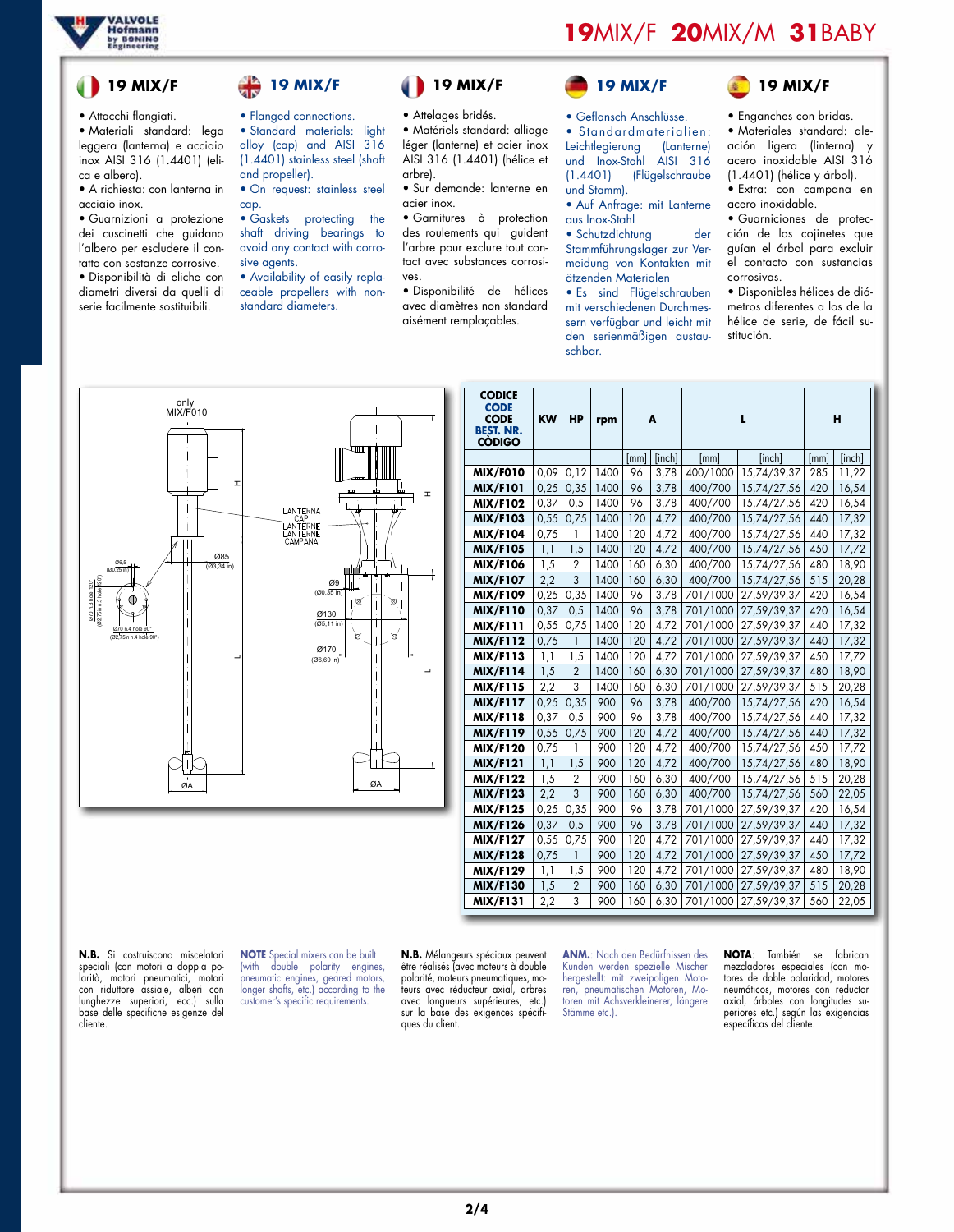

## **20 MIX/M**

• Attacchi a morsetto.

• Materiali standard: lega leggera (lanterna) e acciaio inox AISI 316 (1.4408) (elica e albero).

• A richiesta: con lanterna in acciaio inox.

• Morsetto snodato per una inclinazione dell'albero rispetto all'asse verticale fino  $\alpha$  20 $^{\circ}$ .

• Guarnizioni a protezione dei cuscinetti che guidano l'albero per escludere il contatto con sostanze corrosive. • Disponibilità di eliche con diametri diversi da quelli di serie facilmente sostituibili.

H

 $\overline{\phantom{0}}$ 

# **20 MIX/M**

• Clamp connections. • Standard materials: light alloy (cap) and AISI 316 stainless steel (1.4408) (shaft and propeller). • On request: stainless steel

cap.<br>• Articulated clamp to

obtain a shaft slope up to 20° with respect to the vertical axis.

• Gaskets protecting the shaft driving bearings to avoid any contact with corrosive agents.

• Availability of easily replaceable propellers with nonstandard diameters.

#### **1** 20 MIX/M

• Attelages à attache. • Matériels standard: alliage léger (lanterne) et acier inox

AISI 316 (1.4408) (hélice et arbre). • Sur demande: lanterne en acier inox.

• Attaque articulé pour une inclinaison de l'arbre jusqu' 20° par rapport à l'axe vertical.

• Garnitures à protection des roulements qui guident l'arbre pour exclure tout contact avec substances corrosives.

• Disponibilité de hélices avec diamètres non standard aisément remplaçables.



#### • Klemmanschlüsse

• Standardmaterialien:<br>Leichtlegierung (Lanterne) Leichtlegierung (Lanterne)<br>und Inox-Stahl AISI316 und Inox-Stahl<br>(1.4408) (Flüg (Flügelschraube und Stamm).

• Auf Anfrage: mit Lanterne aus Inox-Stahl

• Gelenkklemme für eine<br>Neigung des Stamms Neigung des bezüglich der Vertikalachse bis zu 20°.

• Schutzdichtung der Stammführungslager zur Vermeidung von Kontakten mit ätzenden Materialen

• Es sind Flügelschraubem mit verschiedenen Durchmessern verfügbar und leicht mit den serienmäßigen austauschbar.

• Enganches a borne.

 **20 MIX/M**

• Materiales standard: aleación ligera (linterna) y acero inoxidable AISI 316 (1.4408) (hélice y árbol).

• Extra: con campana en acero inoxidable.

• Borne articulado para obtener una inclinación del árbol respecto al eje vertical hasta 20°.

• Guarniciones de protección de los cojinetes que guían el árbol para excluir el contacto con sustancias corrosivas.

• Disponibles hélices de diámetros diferentes a los de la hélice de serie, de fácil sustitución.





| <b>CODICE</b><br><b>CODE</b><br><b>CODE</b><br><b>BEST. NR.</b><br><b>CÓDIGO</b> | <b>KW</b> | <b>HP</b>      | rpm  | A    |        | L        |             | н    |        |
|----------------------------------------------------------------------------------|-----------|----------------|------|------|--------|----------|-------------|------|--------|
|                                                                                  |           |                |      | [mm] | [inch] | [mm]     | [inch]      | [mm] | [inch] |
| <b>MIX/M133</b>                                                                  | 0,25      | 0,35           | 1400 | 96   | 3,78   | 400/700  | 15,74/27,56 | 420  | 16,54  |
| <b>MIX/M134</b>                                                                  | 0,37      | 0,5            | 1400 | 96   | 3,78   | 400/700  | 15,74/27,56 | 420  | 16,54  |
| <b>MIX/M135</b>                                                                  | 0,55      | 0,75           | 1400 | 120  | 4,72   | 400/700  | 15,74/27,56 | 440  | 17,32  |
| <b>MIX/M136</b>                                                                  | 0,75      | 1              | 1400 | 120  | 4,72   | 400/700  | 15,74/27,56 | 440  | 17,32  |
| <b>MIX/M137</b>                                                                  | 1,1       | 1,5            | 1400 | 120  | 4,72   | 400/700  | 15,74/27,56 | 450  | 17,72  |
| <b>MIX/M138</b>                                                                  | 1,5       | $\overline{2}$ | 1400 | 160  | 6,30   | 400/700  | 15,74/27,56 | 480  | 18,90  |
| <b>MIX/M139</b>                                                                  | 2,2       | 3              | 1400 | 160  | 6,30   | 400/700  | 15,74/27,56 | 515  | 20,28  |
| <b>MIX/M141</b>                                                                  | 0,25      | 0,35           | 1400 | 96   | 3,78   | 701/1000 | 27,59/39,37 | 420  | 16,54  |
| <b>MIX/M142</b>                                                                  | 0,37      | 0,5            | 1400 | 96   | 3,78   | 701/1000 | 27,59/39,37 | 420  | 16,54  |
| <b>MIX/M143</b>                                                                  | 0,55      | 0,75           | 1400 | 120  | 4,72   | 701/1000 | 27,59/39,37 | 440  | 17,32  |
| <b>MIX/M144</b>                                                                  | 0,75      | 1              | 1400 | 120  | 4,72   | 701/1000 | 27,59/39,37 | 440  | 17,32  |
| <b>MIX/M145</b>                                                                  | 1,1       | 1,5            | 1400 | 120  | 4,72   | 701/1000 | 27,59/39,37 | 450  | 17,72  |
| <b>MIX/M146</b>                                                                  | 1,5       | 2              | 1400 | 160  | 6,30   | 701/1000 | 27,59/39,37 | 480  | 18,90  |
| <b>MIX/M147</b>                                                                  | 2,2       | 3              | 1400 | 160  | 6,30   | 701/1000 | 27,59/39,37 | 515  | 20,28  |
| <b>MIX/M149</b>                                                                  | 0,25      | 0,35           | 900  | 96   | 3,78   | 400/700  | 15,74/27,56 | 420  | 16,54  |
| <b>MIX/M150</b>                                                                  | 0,37      | 0,5            | 900  | 96   | 3,78   | 400/700  | 15,74/27,56 | 440  | 17,32  |
| <b>MIX/M151</b>                                                                  | 0,55      | 0,75           | 900  | 120  | 4,72   | 400/700  | 15,74/27,56 | 440  | 17,32  |
| <b>MIX/M152</b>                                                                  | 0,75      | 1              | 900  | 120  | 4,72   | 400/700  | 15,74/27,56 | 450  | 17,72  |
| <b>MIX/M153</b>                                                                  | 1,1       | 1,5            | 900  | 120  | 4,72   | 400/700  | 15,74/27,56 | 480  | 18,90  |
| <b>MIX/M154</b>                                                                  | 1,5       | $\overline{2}$ | 900  | 160  | 6,30   | 400/700  | 15,74/27,56 | 515  | 20,28  |
| <b>MIX/M155</b>                                                                  | 2,2       | 3              | 900  | 160  | 6,30   | 400/700  | 15,74/27,56 | 560  | 22,05  |
| <b>MIX/M157</b>                                                                  | 0,25      | 0,35           | 900  | 96   | 3,78   | 701/1000 | 27,59/39,37 | 420  | 16,54  |
| <b>MIX/M158</b>                                                                  | 0,37      | 0,5            | 900  | 96   | 3,78   | 701/1000 | 27,59/39,37 | 440  | 17,32  |
| <b>MIX/M159</b>                                                                  | 0,55      | 0,75           | 900  | 120  | 4,72   | 701/1000 | 27,59/39,37 | 440  | 17,32  |
| <b>MIX/M160</b>                                                                  | 0,75      | 1              | 900  | 120  | 4,72   | 701/1000 | 27,59/39,37 | 450  | 17,72  |
| <b>MIX/M161</b>                                                                  | 1,1       | 1,5            | 900  | 120  | 4,72   | 701/1000 | 27,59/39,37 | 480  | 18,90  |
| <b>MIX/M162</b>                                                                  | 1,5       | $\overline{2}$ | 900  | 160  | 6,30   | 701/1000 | 27,59/39,37 | 515  | 20,28  |
| <b>MIX/M163</b>                                                                  | 2,2       | 3              | 900  | 160  | 6,30   | 701/1000 | 27,59/39,37 | 560  | 22,05  |

**N.B.** Si costruiscono miscelatori speciali (con motori a doppia po-larità, motori pneumatici, motori con riduttore assiale, alberi con lunghezze superiori, ecc.) sulla base delle specifiche esigenze del cliente.

**NOTE** Special mixers can be built (with double polarity engines, pneumatic engines, geared mo-tors, longer shafts, etc.) according to the customer's specific requirements.

**N.B.** Mélangeurs spéciaux peuvent être réalisés (avec moteurs à double polarité, moteurs pneumatiques, moteurs avec réducteur axial, arbres avec longueurs supérieures, etc.) sur la base des exigences spécifiques du client.

**ANM.**: Nach den Bedürfnissen des Kunden werden spezielle Mi-scher hergestellt: mit zweipoligen Motoren, pneumatischen Moto-ren, Motoren mit Achsverkleinerer, längere Stämme etc.).

**NOTA**: También se fabrican mezcladores especiales (con mo-tores de doble polaridad, motores neumáticos, motores con reductor axial, árboles con longitudes superiores etc.) según las exigencias específicas del cliente.